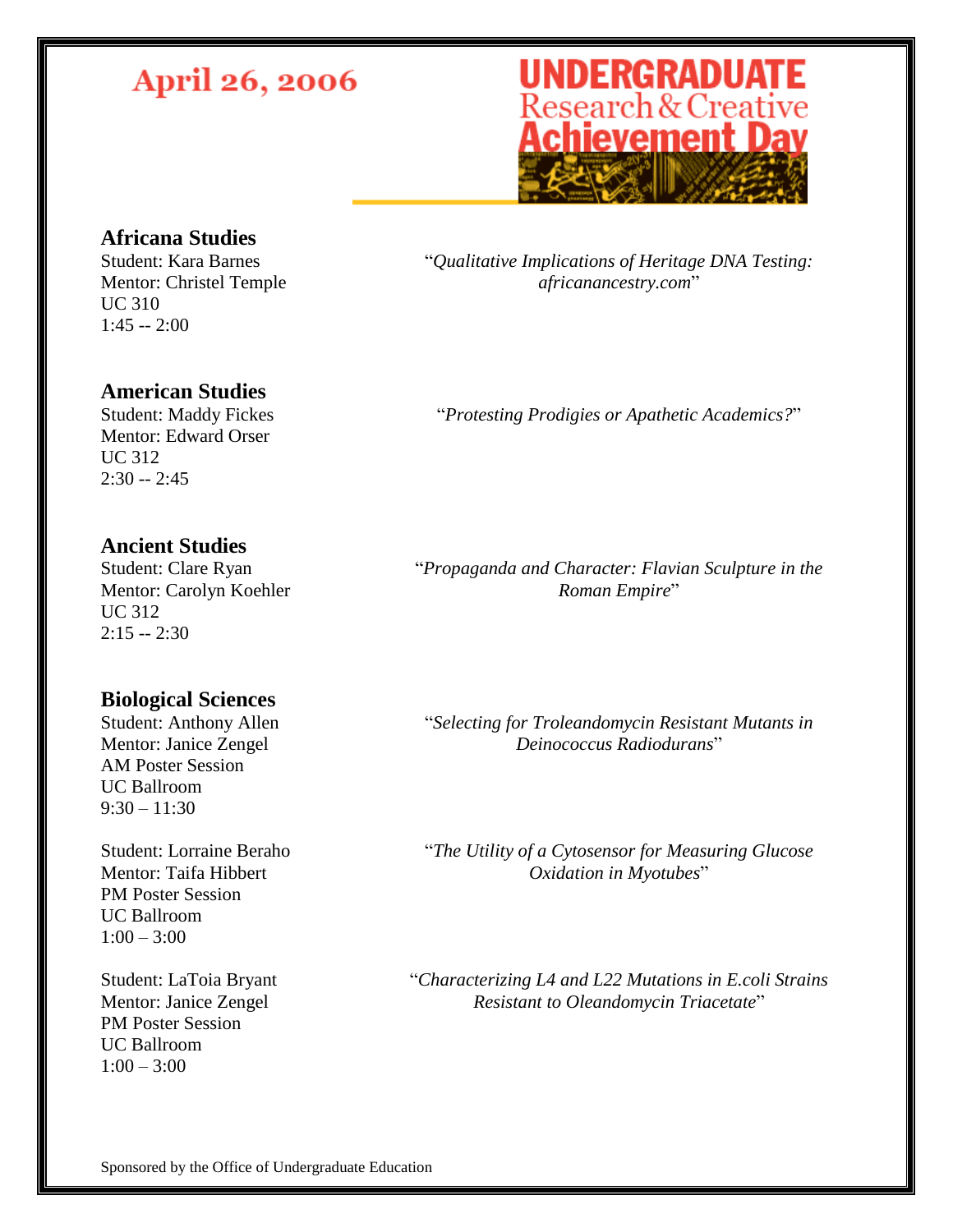## **UNDERGRADUATE**<br>Research & Creative<br>**Achievement Day**

Student: Melanie Chavez Mentor: John McLenithan AM Poster Session UC Ballroom  $9:30 - 11:30$ 

Student: Koriand'r Conyers Mentor: Stephen Miller AM Poster Session UC Ballroom  $9:30 - 11:30$ 

Student: Foyin Fasanmi Mentor: Rachel Brewster AM Poster Session UC Ballroom  $9:30 - 11:30$ 

Student: Adrian Feijoo Mentor: Anne Hamburger PM Poster Session UC Ballroom  $1:00 - 3:00$ 

Student: Albert Forero Mentor: Suzanne Rosenberg PM Poster Session UC Ballroom  $1:00 - 3:00$ 

Student: Marcus Gillis Mentor: Phyllis Robinson AM Poster Session UC Ballroom  $9:30 - 11:30$ 

Student: Yara Haddad Mentor: John Kloetzel PM Poster Session UC Ballroom  $1:00 - 3:00$ 

"*Lactoferrin-Dependant Activation of MAP Kinase Pathways in Human Adipose Tissue and Intestinal Epithelial Cells*"

"*Analysis of GFP-GlsA Fusions in Live Volvox Embryos*"

"*The Role of N-Cadherin and the Planar Cell Polarity (PCP) Pathway in Posterior Axis Morphogenesis*"

"*Heregulin-Mediated Breast Cancer Cell Growth Is Maintained Despite Overexpession of the Ebp1 Transcriptional Repressor*"

"*Tumor Cells can be Genetically Modified to Activate a Tumor-Specific Immune Response: Upregulation of MHC II and Downregulation of MHC II-Associated Invariant Chain in a Mouse Tumor*"

"*An Exploration of Melanopsin's Function Through Site-Directed Mutagenesis*"

"*Reassessing the Phylogeny of Euplotes Ciliates Using Ribosomal Gene Sequences*"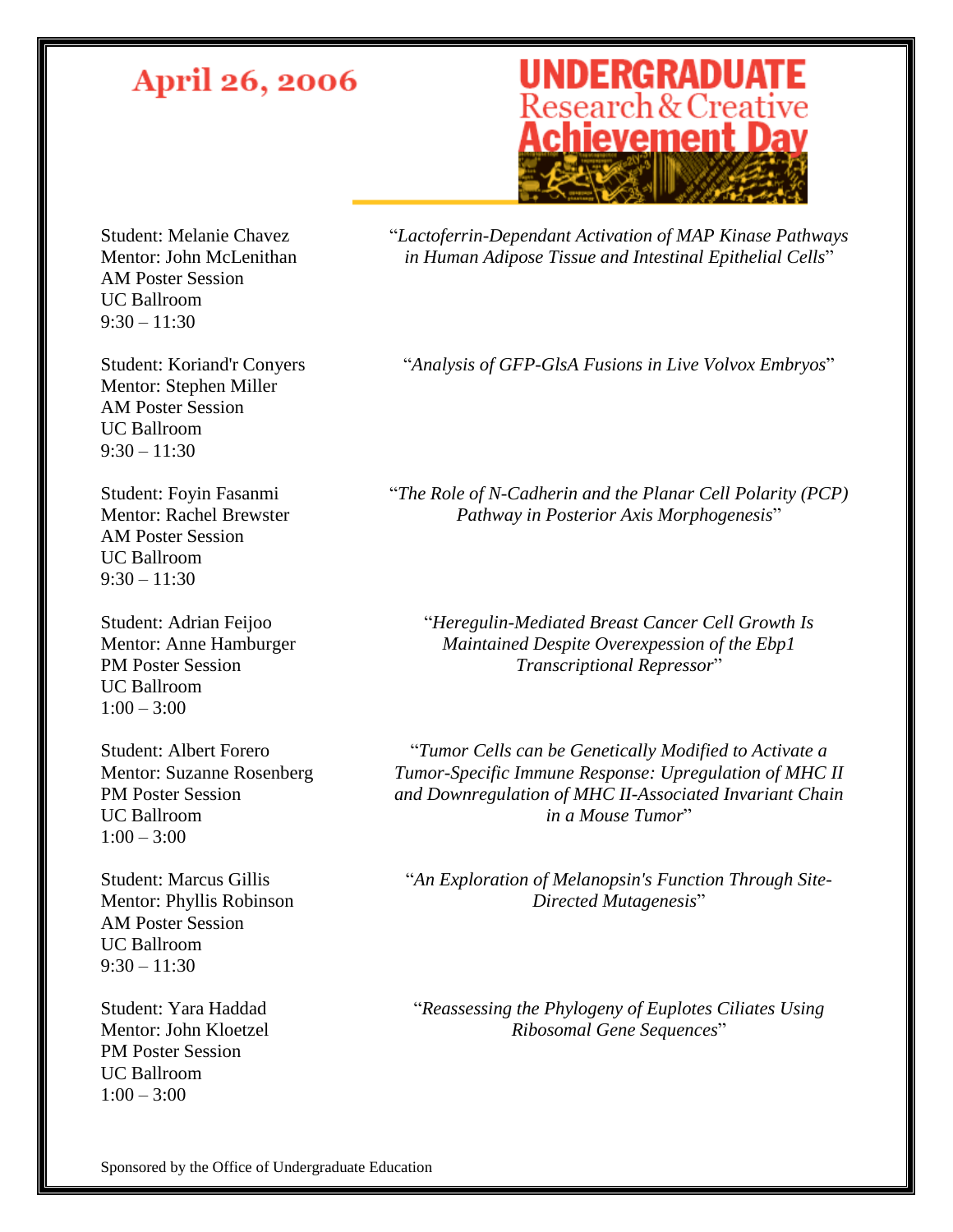# **UNDERGRADUATE**<br>Research & Creative<br>**Achievement Day**

Student: Uzoma Iheagwara Mentor: Suzanne Ostrand-Rosenberg PM Poster Session UC Ballroom  $1:00 - 3:00$ 

"*Myeloid Suppressor Cells Inhibit Activated T Lymphocytes*"

### **Chemical Engineering**

Student: Cameron Bardliving Mentor: Leah Tolosa PM Poster Session UC Ballroom  $1:00 - 3:00$ 

Student: Anton Geisz Jr. Mentor: Theresa Good UC 312  $9:15 - 9:30$ 

Student: Thomas Hsu Mentor: Leah Tolosa AM Poster Session UC Ballroom  $9:30 - 11:30$ 

Student: Mustapha Jamal Mentor: Charles Eggleton PM Poster Session UC Ballroom  $1:00 - 3:00$ 

Student: Debora Lin Mentor: Leah Tolosa PM Poster Session UC Ballroom  $1:00 - 3:00$ 

"*Long-Lived, Long-Wavelength Luminophores for Immunosensing Applications*"

"*Development of an Organophosphate Neurotoxin Sensor*"

"*Calculation of Dye-labeled Protein Structure by Biological Computational Modeling for Fluorescent Biosensor Design*"

"*Effects of Non-Linear Membrane Elasticity on Capsule Deformation Under Extensional Flow*"

"*Fluorescence Detection of Glucose/Glutamine Based on Glucose/Glutamine Binding Protein Immobilized on Dextran Modified Glass Capillary*"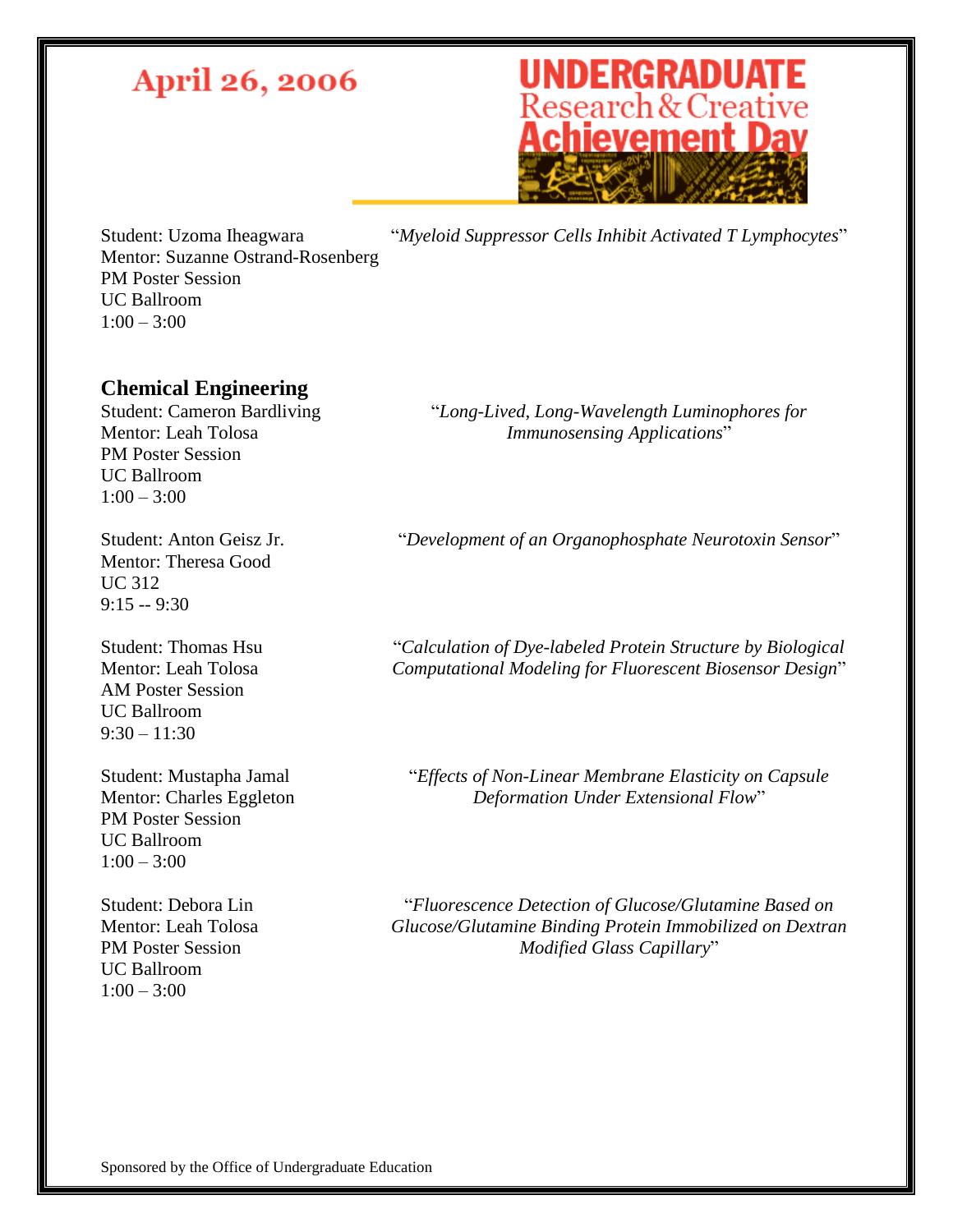# **UNDERGRADUATE**<br>Research & Creative<br>**Achievement Day**

Student: Lauren Smalls-Mantey Mentor: Leah Tolosa PM Poster Session UC Ballroom  $1:00 - 3:00$ 

"*FRET-based Glucose Monitoring for Bioprocessing*"

#### **Chemistry and Biochemistry**

Student: Nerg AchiriMofor Mentor: Michael Summers PM Poster Session UC Ballroom  $1:00 - 3:00$ 

Student: Anthony Agyapong Mentor: Renty Franklin PM Poster Session UC Ballroom Oral Presentation UC 312 9:30 -- 9:45

Student: Rahel Birru Mentor: Rachel Brewster AM Poster Session UC Ballroom  $9:30 - 11:30$ 

Student: Stephanie Buckley Mentor: Stephen Miller PM Poster Session UC Ballroom  $1:00 - 3:00$ 

Student: Joseph Castellano Mentor: Phyllis Robinson AM Poster Session UC Ballroom  $9:30 - 11:30$ 

"*Studying the Protein-Protein Interactions Involved in HIV-1 Assembly*"

"*Effect of Zinc on Ros Production In Prostate Carcinoma DU145 Cells*"

"*Characterization of Neural Tube Defects in the bpb Mutant Embryos*"

"*Characterization of rlsD, a Paralog of a Master Cell-fate Determination Gene in the Green Alga Volvox carteri*"

"*Investigating the Role of the Chloride Binding Site (H181) in the Activation of Green Human Cone Opsin by Site-Directed Mutagenesis*"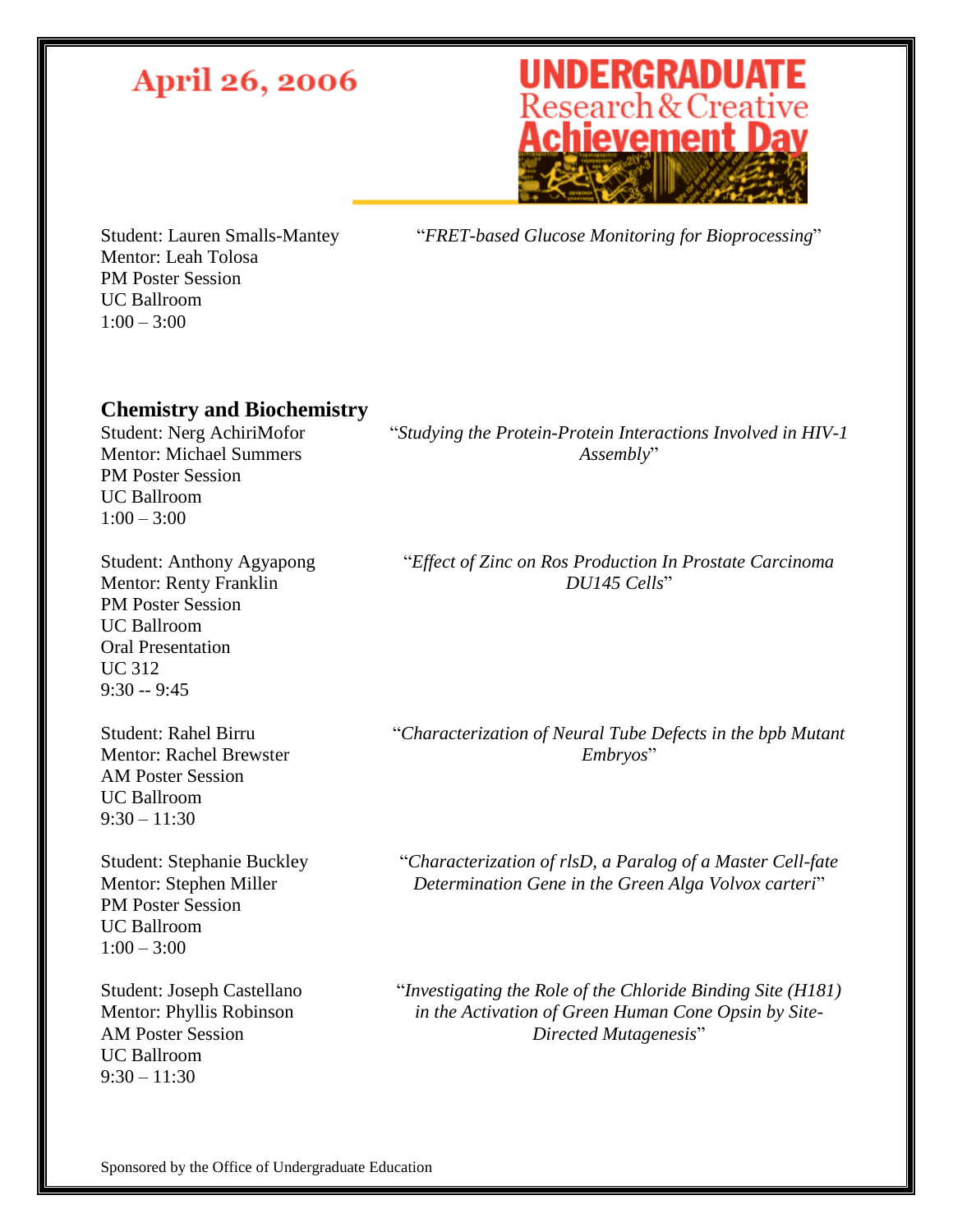## **UNDERGRADUATE**<br>Research & Creative<br>**Achievement Day**

Student: Luis Cocka Mentor: Katherine Seley-Radtke PM Poster Session UC Ballroom

"*Design and Synthesis of Isoadenosine Analogues as Potential Inhibitors of S-Adenosyl-L-homocysteine Hydrolase*"

"*Artificial Blood Based on Cell-Free Hemoglobin*"

Student: Margaret Dabek Mentor: Ramachandra Hosmane UC 312 1:45 -- 2:00

Student: Amanda De Four Mentor: Michael Summers AM Poster Session UC Ballroom  $9:30 - 11:30$ 

Student: Tebebeyesus Defaru Mentor: Bradley Arnold PM Poster Session UC Ballroom  $1:00 - 3:00$ 

Student: Ayanna Flegler Mentor: Abdu Azad PM Poster Session UC Ballroom  $1:00 - 3:00$ 

Student: Amber Gaither Mentor: Rachel Brewster PM Poster Session UC Ballroom  $1:00 - 3:00$ 

Student: Melat Garedew Mentor: Ashiwel Undie PM Poster Session UC Ballroom  $1:00 - 3:00$ 

"*Structural Determination of the FeLV psi-site RNA Packaging Signal Bound to the Nucleocapsid Protein*"

"*A General Synthetic Route to Cyclobutadiene Derivatives*"

"*Differential Gene Expression in Cultured Rodent Malaria Parasite*"

"*Analysis of E-cadherin Missexpression in the Developing Neural Ectoderm*"

"*Xenobiotic Effects on Microtubule Morphology*"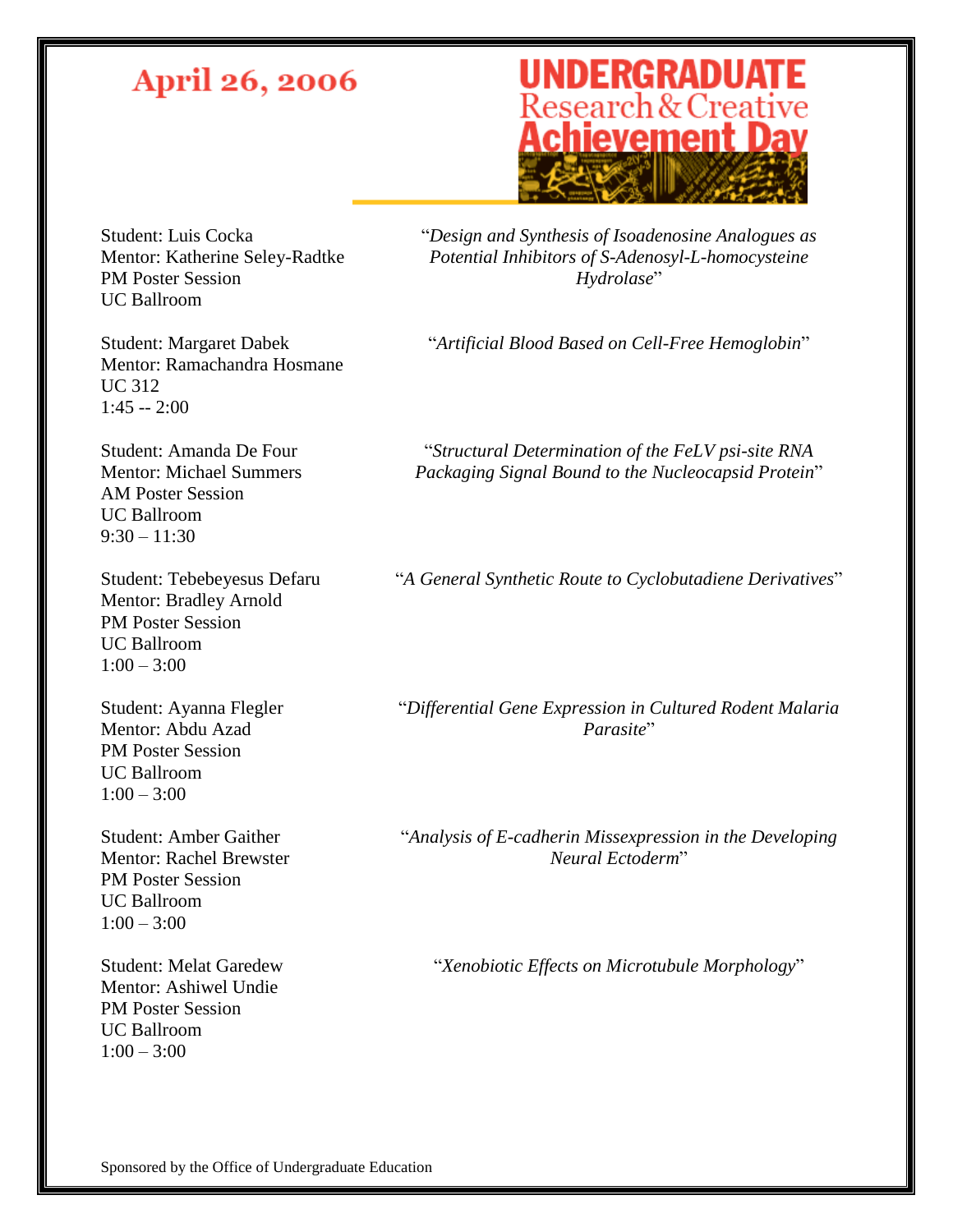## **UNDERGRADUATE**<br>Research & Creative<br>**Achievement Day**

Student: Frank Gooden Mentor: Paul Smith PM Poster Session UC Ballroom  $1:00 - 3:00$ 

Student: Paul Hoover Mentor: Joel Liebman AM Poster Session UC Ballroom  $9:30 - 11:30$ 

Student: Andrew Kohlway Mentor: Daniele Fabris PM Poster Session UC Ballroom  $1:00 - 3:00$ 

Student: Matthew Loftus Mentor: Lisa Kelly UC 312  $9:45 - 10:00$ 

Student: Candace Mainor Mentor: Jodi Flaws AM Poster Session UC Ballroom  $9:30 - 11:30$ 

Student: Donnetta McFadden Mentor: Jia Bei Wang AM Poster Session UC Ballroom  $9:30 - 11:30$ 

Student: Nguyen Nguyen Mentor: Michael Summers PM Poster Session UC Ballroom  $1:00 - 3:00$ 

"*The Role of Metal Binding in Topoisomerase Inhibition by UK-1 and Analogs*"

"*Trends in the Entropies of Diatomic Gallium and Indium Compounds*"

"*Structural elucidation of HIV-1 Packaging Signal*"

"*Laser-Stimulated Raman Spectroscopy as a Method for Remote Atmospheric Sensing Technology*"

"*The Aryl Hydrocarbon Receptor (AhR) May Alter Cytochrome P450 Enzyme Levels in the Mouse Ovary*"

"*Determination of PKCI Localizations in Mouse Central Nervous System by Immunohistochemistry Techniques*"

"*Identification of the Protein-Protein Interaction Between Gamma-subunit of Cellular Adaptor Protein-3 and HIV-1 Matrix Protein*"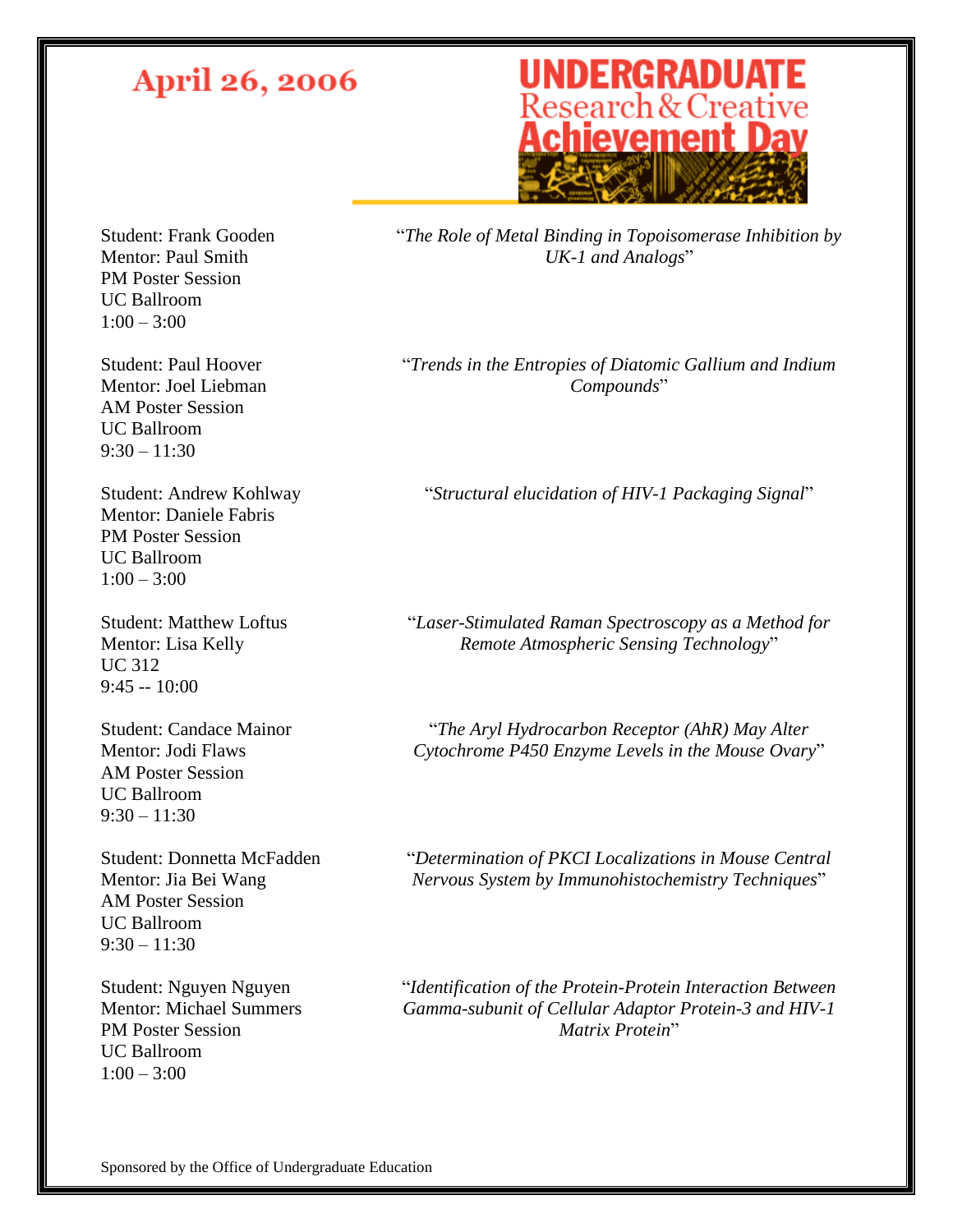## **UNDERGRADUATE**<br>Research & Creative<br>**Achievement Day**

Student: Khadijatou Njimoluh Mentor: Michael Summers PM Poster Session UC Ballroom  $1:00 - 3:00$ 

Student: Stephanie Núñez Mentor: Anandarup Gupta UC 312 2:00 -- 2:15

Student: Frances Onyimba Mentor: Margaret McCarthy AM Poster Session UC Ballroom  $9:30 - 11:30$ 

Student: Sang Park Mentor: Colin Garvie AM Poster Session UC Ballroom  $9:30 - 11:30$ 

Student: Irene Pastis Mentor: Ramachandra Hosmane PM Poster Session UC Ballroom  $1:00 - 3:00$ 

Student: Adjoa Smalls-Mantey Mentor: Michael Summers PM Poster Session UC Ballroom  $1:00 - 3:00$ 

#### **Computer Engineering**

Student: Hasina Jamal Mentor: Iordan Kostov UC 312  $1:30 - 1:45$ 

"*Drug Interactions with The N-terminal Domain of HIV-1 Capsid*"

"*Characterization of the Focal Adhesion-associated Protein Leupaxin in Prostate Cancer Cells*"

"*Estradiol Activates Phosphatases in the Developing Hypothalamus*"

"*Structural Study of Nuclear Factor Y (NF-Y) Complex*"

"*Synthesis of Ring Expanded Nucleoside Analogues for Inhibition of the Hepatitis B and C Viruses*"

"*Composition and Sequence-Dependent Binding of RNA to the Nucleocapsid Protein of Moloney Murine Leukemia Virus*"

"*Fluorescent O2-sensors Prepared Using Silica Nanoparticles*"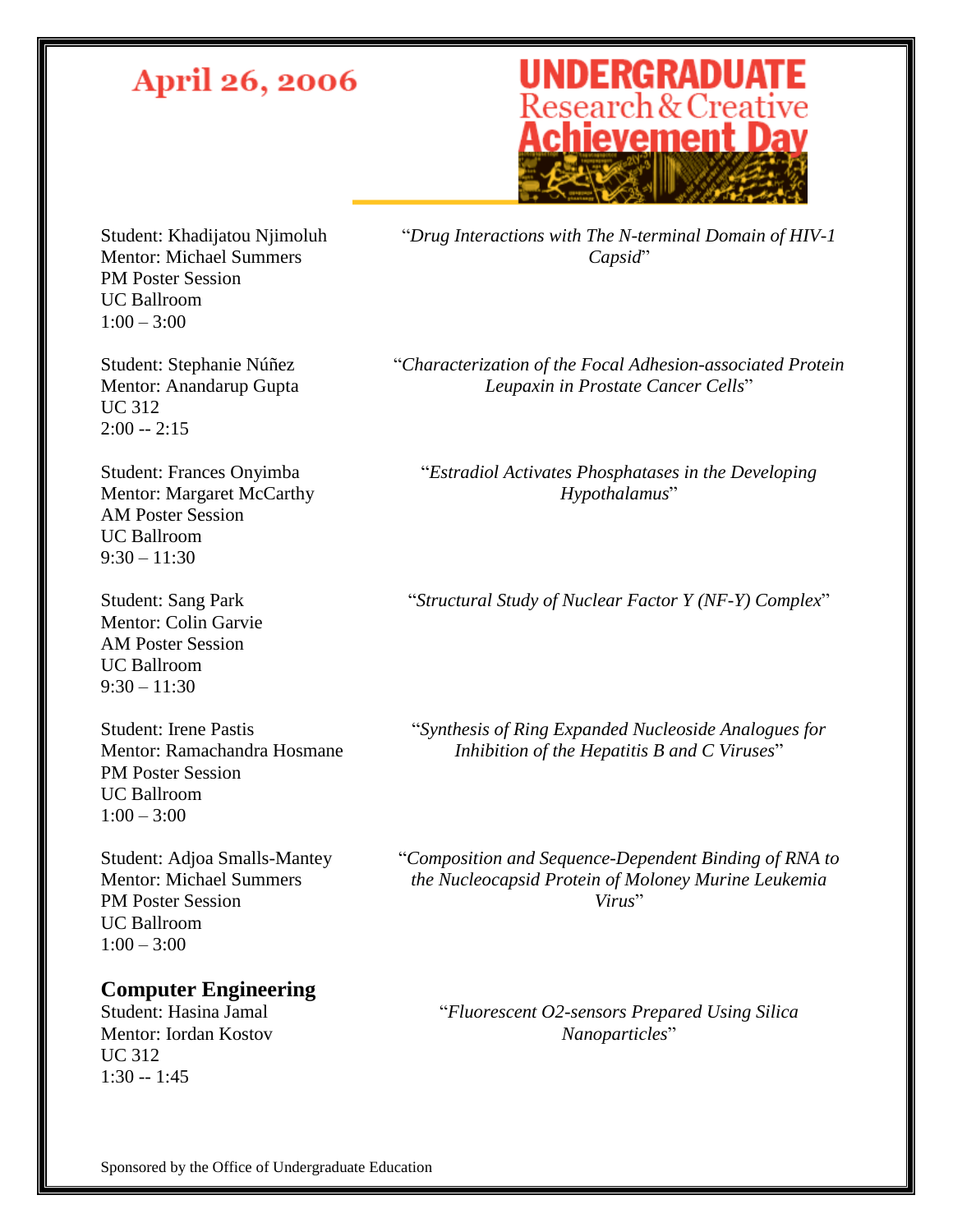## **UNDERGRADUATE**<br>Research & Creative<br>**Achievement Day**

Student: Vlad Seghete Mentor: Curtis Menyuk UC 310 11:30 -- 11:45

Student: Andrew Wilson Mentor: David Bourner AM Poster Session UC Ballroom  $9:30 - 11:30$ 

"*Solitons in Birefringent Optical Fibers: A Dynamical Systems Perspective*"

"*Development of an Effective, Inexpensive Autonomous Ground Vehicle*"

### **Game Developer's Club**

Programming: Eric Jordan Andrew Hunt Charles Bushong James Lee Craig Lewis

Mercury Programming: Josh Allen Charles Lohr

Website Design: Daniel Mirchandani

Art: Robert Jones Kiran Sudhakara Adam Petrone Marcus Lepage Chris Conley Patrick McNeely Arthur Gould

Sound Effects: Kenny Trimmer "*Video Game Development: Scarred Steel*"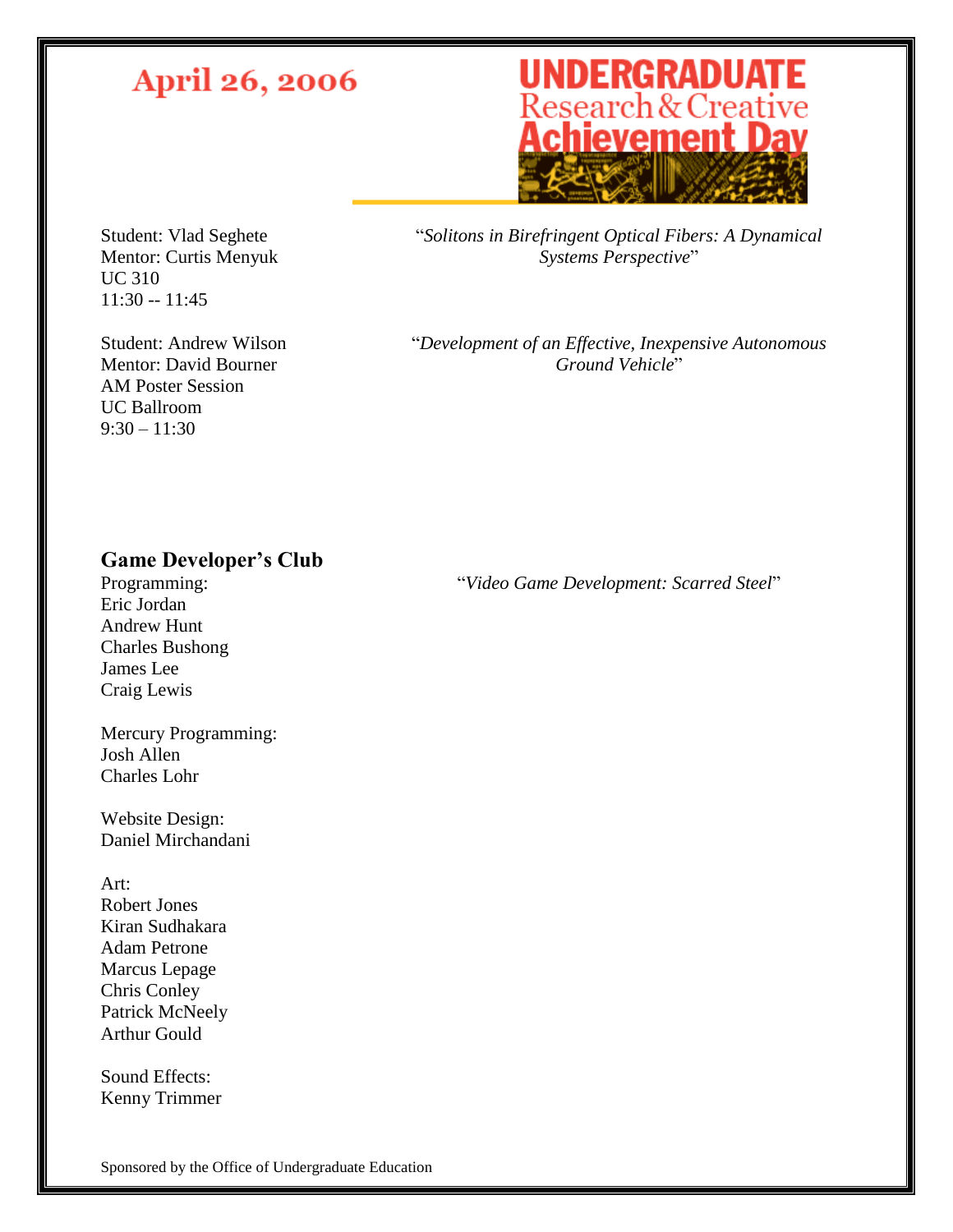## **UNDERGRADUATE**<br>Research & Creative<br>**Achievement Day**

George Aninwene II

Mentor: Penny Rheingans UC Ballroom  $9:30 - 11:30$  am  $1:00 - 3:00$  pm

#### **Dance**

Student: Amy Baumgarten Mentor: Doug Hamby Dance Studio  $11:40 - 12:00$ 

Student: Jenifer Dobbins Mentor: Doug Hamby Dance Studio 10:00 -- 10:20

Student: Elina Mavashev Mentor: Doug Hamby Dance Studio 10:40 -- 11:00

"*Begin By Looking Inward*"

"*By the Gate at Dawn: A Study and Reinterpretation of Limon Dance Technique*"

"*White Mountain Summer Dance Festival: Tears of a Clone*"

### **English**

Student: Katherine Furgol Mentor: Piotr Gwiazda UC 312 10:30 -- 10:45

Student: Kirsten Ederer Mentor: Gail Orgelfinger UC 312 11:00 -- 11:15

"*Dwelling on The Floor of Heaven: An Analysis of John Tranter's Verse Novel*"

"*The Evolution of Enitharmon Through Pity*"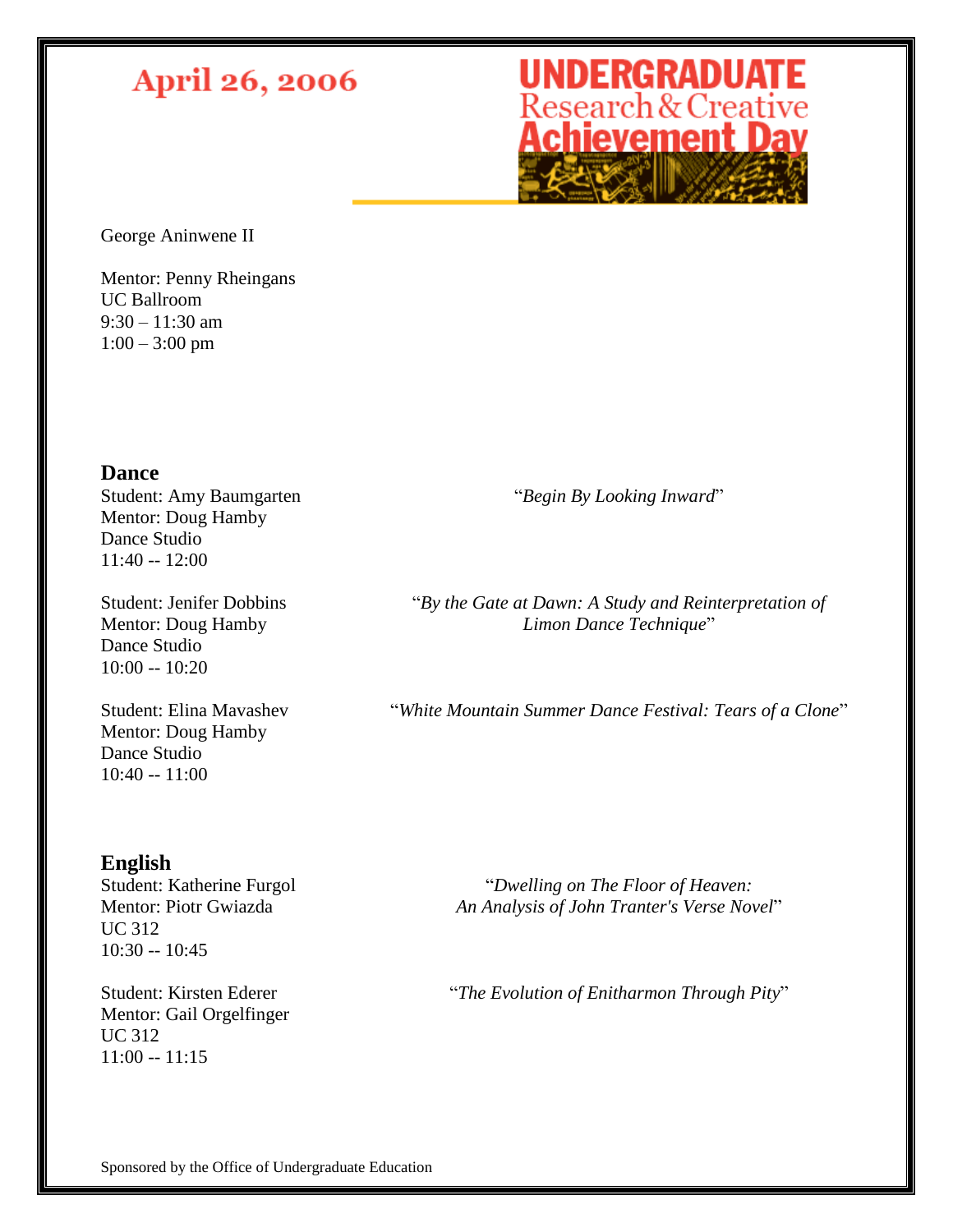# **UNDERGRADUATE**<br>Research & Creative<br>**Achievement Day**

Student: Asynith Palmer Mentor: Christoph Irmscher UC 312 11:30 --11:45

"*Faulkner's French Appeal: A Historically Contextualized Perspective*"

### **Geography and Environmental Science**

Student: Ramya Ambikapathi Mentor: Christopher Swan PM Poster Session UC Ballroom  $1:00 - 3:00$ 

Student: Michael Dunbar Mentor: Christopher Swan AM Poster Session UC Ballroom  $9:30 - 11:30$ 

Student: Corrie Maxwell Mentor: Christopher Swan PM Poster Session UC Ballroom

Student: Lie`Ann Van-Tull Mentor: Christopher Swan UC 310  $1:30 - 1:45$ 

Student: Ryann Williams Mentor: Christopher Swan UC 310  $2:00 - 2:15$ 

"*Decay of Organic Matter in Eastern Deciduous Forests: Impact of Invasive Tree Species*"

"*Aquatic Insect Feeding on Speciose Leaf Litter is Altered by Predation Pressure*"

"*Coupled Consumer and Resource Biodiversity Effects on Ecosystem Functions*"

"*Implications of Transgenic Corn Cultivation on the Ecology of Streams*"

"*The Effect of Species Leaf Litter on Tri-trophic Interactions in a Detritus-based Stream Ecosystem*"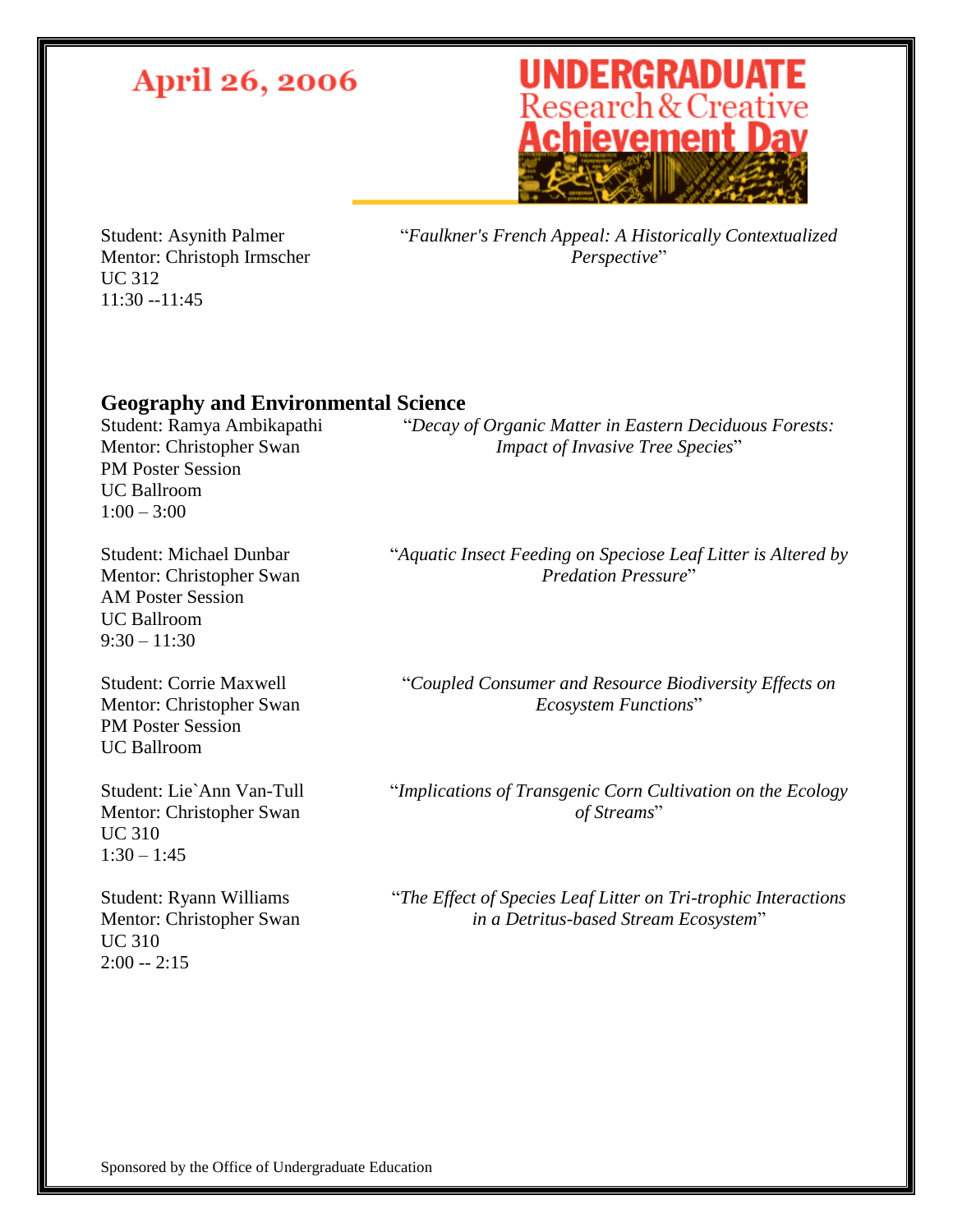## **UNDERGRADUATE**<br>Research & Creative<br>**Achievement Day**

#### **Geography**

Student: Corrie Maxwell Mentor: Christopher Swan PM Poster Session UC Ballroom

"*Coupled Consumer and Resource Biodiversity Effects on Ecosystem Functions*"

#### **History**

Student: Shayla Donmoyer Mentor: Amy Froide UC 312 11:15 -- 11:30

"*Women's Writing and the Querelle des Femmes*"

#### **Information Systems**

Student: Sumita Das Mentor: Wayne Lutters PM Poster Session UC Ballroom  $1:00 - 3:00$ 

Student: Christine Medina Robert Lyv Mentor: Redding UC 310 11:15 -- 11:30

"*Improving Software Maintenance Through Better Documentation*"

"*Enhancing Literacy Promotion through a Web-Based System*"

#### **Interdisciplinary Studies**

Student: Jacqueline Ann Little Mentor: Jodi Kelber-Kaye Dance Studio  $11:00 - 11:20$ Student: Erin Pressman Mentor: Dianna Thayer UC 312  $10:00 - 10:15$ 

"*Women and Body Hair: An Intimate Relationship*"

"*Intercultural Communication Through Theater: Bilingual Performance*"

Sponsored by the Office of Undergraduate Education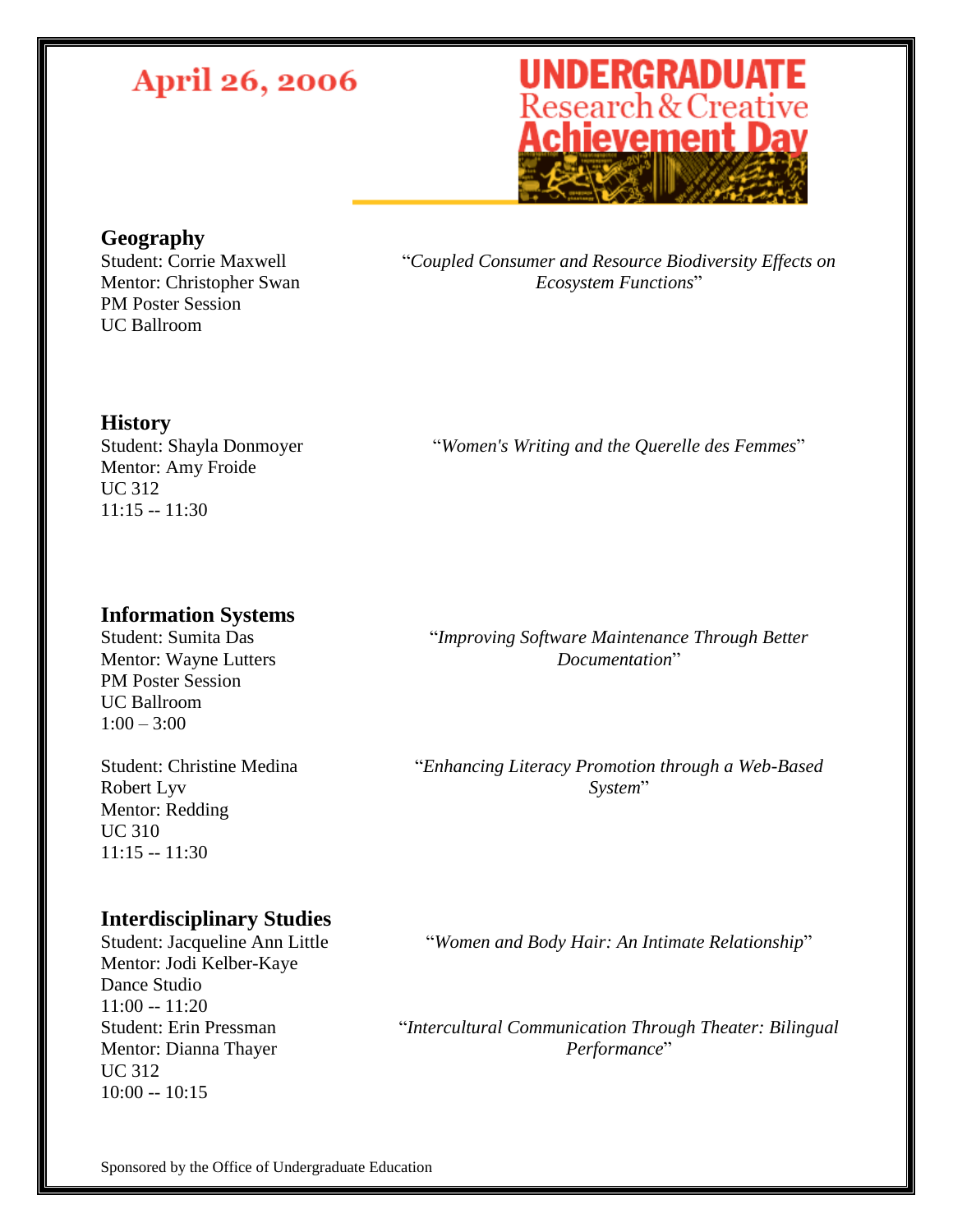# **UNDERGRADUATE**<br>Research & Creative<br>**Achievement Day**

Student: Wambui Wamae - Kamiru Mentor: Leslie Morgan UC 312 10:15 -- 10:30

"*The Importance of Role Model Influence on Goal Achievement Among Kenyan Women*"

#### **Mathematics**

Student: Michael Childers Mentor: Kathleen Hoffman UC 310 11:00 --11:15

Student: Brian Krummel Mentor: John Zweck UC 310 2:30 -- 2:45

Student: Sherika Sylvester Mentor: Michael Summers UC 310  $2:45 - 3:00$ 

Student: Kushal Mehta Mentor: Eric Perlman PM Poster Session UC Ballroom  $1:00 - 3:00$  p.m.

Student: Hasina Jamal Mentor: Iordan Kostov UC 312  $1:30 - 1:45$ 

Student: Vlad Seghete Mentor: Curtis Menyuk UC 310 11:30 -- 11:45

"*Direct Methods in Calculus of Variations: An Application To Rod Mechanics*"

"*The Analysis of Curvatures of Discrete Surfaces with Boundary*"

"*Capsid and p12 Interactions during Maturation of Murine Leukemia Virus*"

"*The X-ray Emission from the HH212 Region*"

"*Fluorescent O2-sensors Prepared Using Silica Nanoparticles*"

"*Solitons in Birefringent Optical Fibers: A Dynamical Systems Perspective*"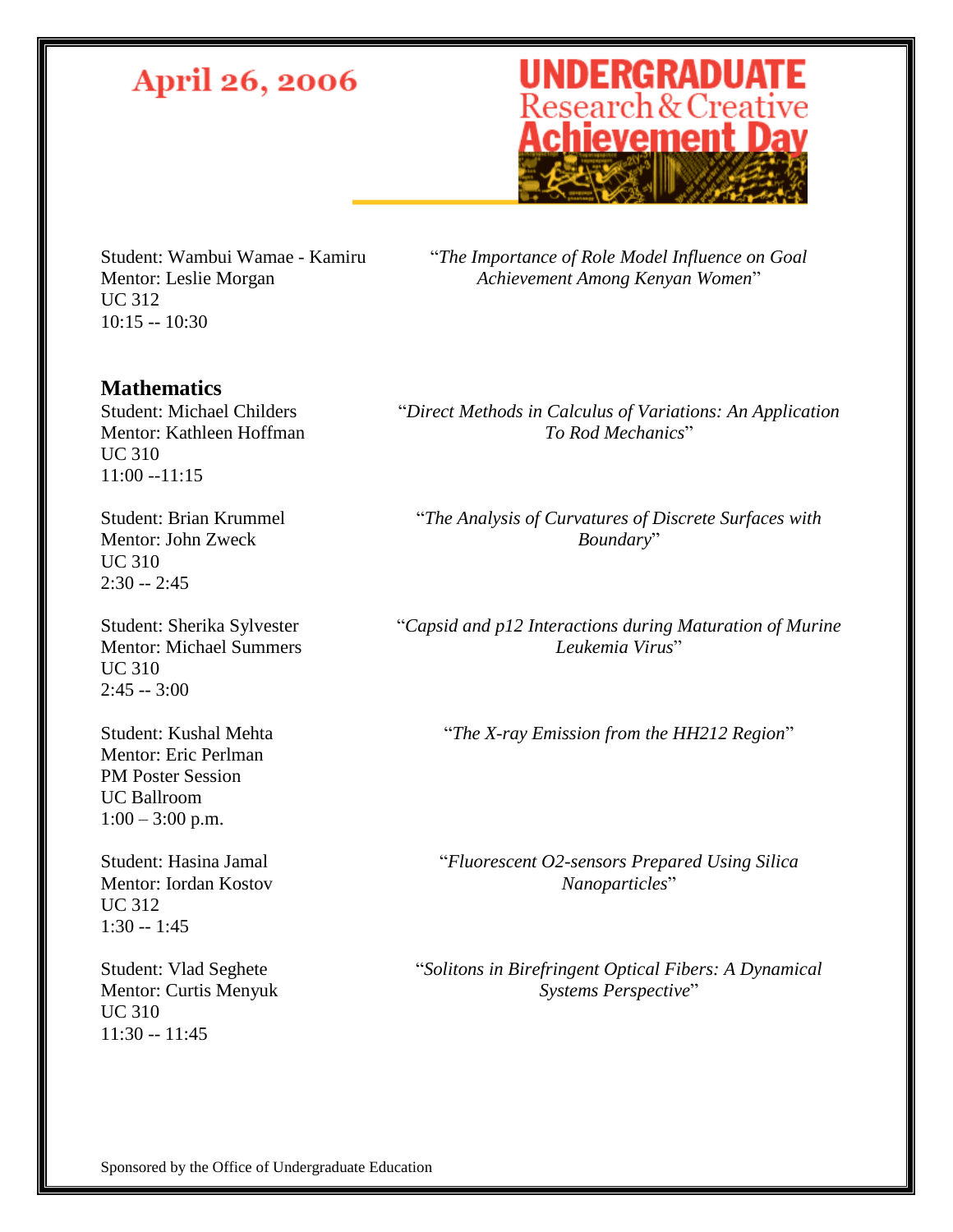## **UNDERGRADUATE**<br>Research & Creative<br>**Achievement Day**

Student: Andrew Wilson Mentor: David Bourner AM Poster Session UC Ballroom  $9:30 - 11:30$ 

"*Development of an Effective, Inexpensive Autonomous Ground Vehicle*"

"*Tribological Measurements of Carbide-Coated CoCrMo for the Improvement of Prosthetic Joints*"

### **Mechanical Engineering**

Student: Brandon Johnson Mentor: Tim Topoleski PM Poster Session UC Ballroom  $1:00 - 3:00$ 

Student: Aftin Ross Mentor: Dwayne Arola PM Poster Session UC Ballroom  $1:00 - 3:00$ 

Student: Danielle Stephenson Mentor: Liang Zhu AM Poster Session UC Ballroom  $9:30 - 11:30$ 

"*Post-Ischemic Hypothermia in Traumatic Brain Injury*"

"*Dental Bur Effects on Damage in Dentin and the Importance of Age*"

### **Modern Languages and Linguistics**

Student: Caitlin Wychgram Mentor: Steven Young UC 312  $10:45 - 11:00$ 

"*The Syntactic Particle i in Old Japanese*"

#### **Music**

Student: Sarah Crowell Mentor: Linda Dusman UC 310 1:15 -- 1:30

Student: Christie Finn "*The Drama of German Lieder*"

"*Woman Like Me*"

Sponsored by the Office of Undergraduate Education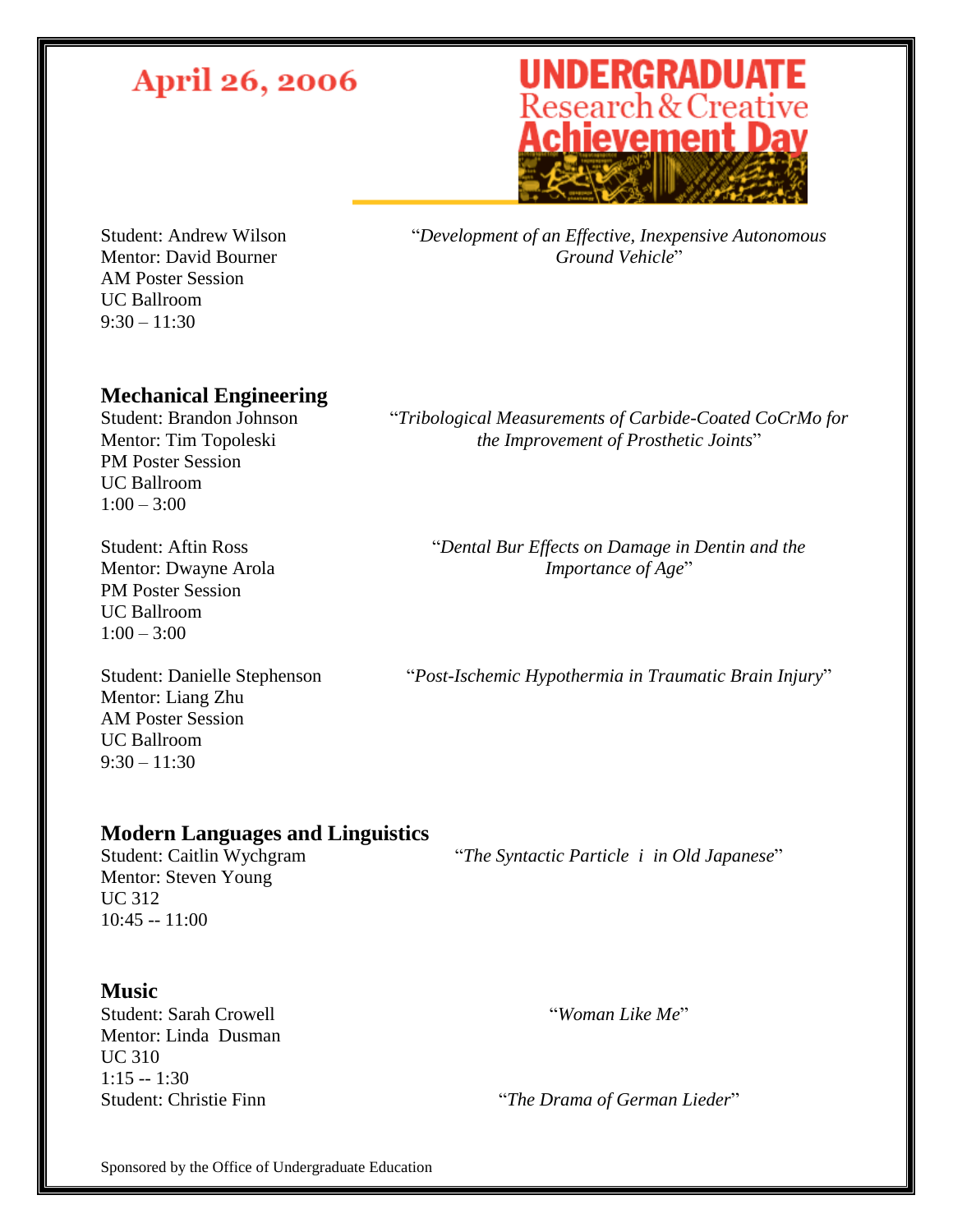## **UNDERGRADUATE**<br>Research & Creative<br>**Achievement Day**

Mentor: David Smith UC 310 10:30 -- 10:45

Student: Jack Hamlett Mentor: Joseph Morin AM Poster Session UC Ballroom  $9:30 - 11:30$ 

Student: Rachele Sills Mentor: Airi Yoshioka UC 310 10:15 -- 10:30

Student: Robert Zuzin Mentor: Airi Yoshioka UC 310 10:45 -- 11:00

### **Philosophy**

Student: Theresa Lopez Mentor: Susan Dwyer UC 310 9:30 -- 9:45 Student: John Weller Mentor: Richard Wilson UC 310 9:15 -- 9:30

"*The Development of the Steel Guitar in Country and Western Music*"

"*Further Investigation of Violin Playing*"

"*Aesthetic Music Education for Elementary School Students*"

"On Our Duties to Animals"

"Stratified Pluralism"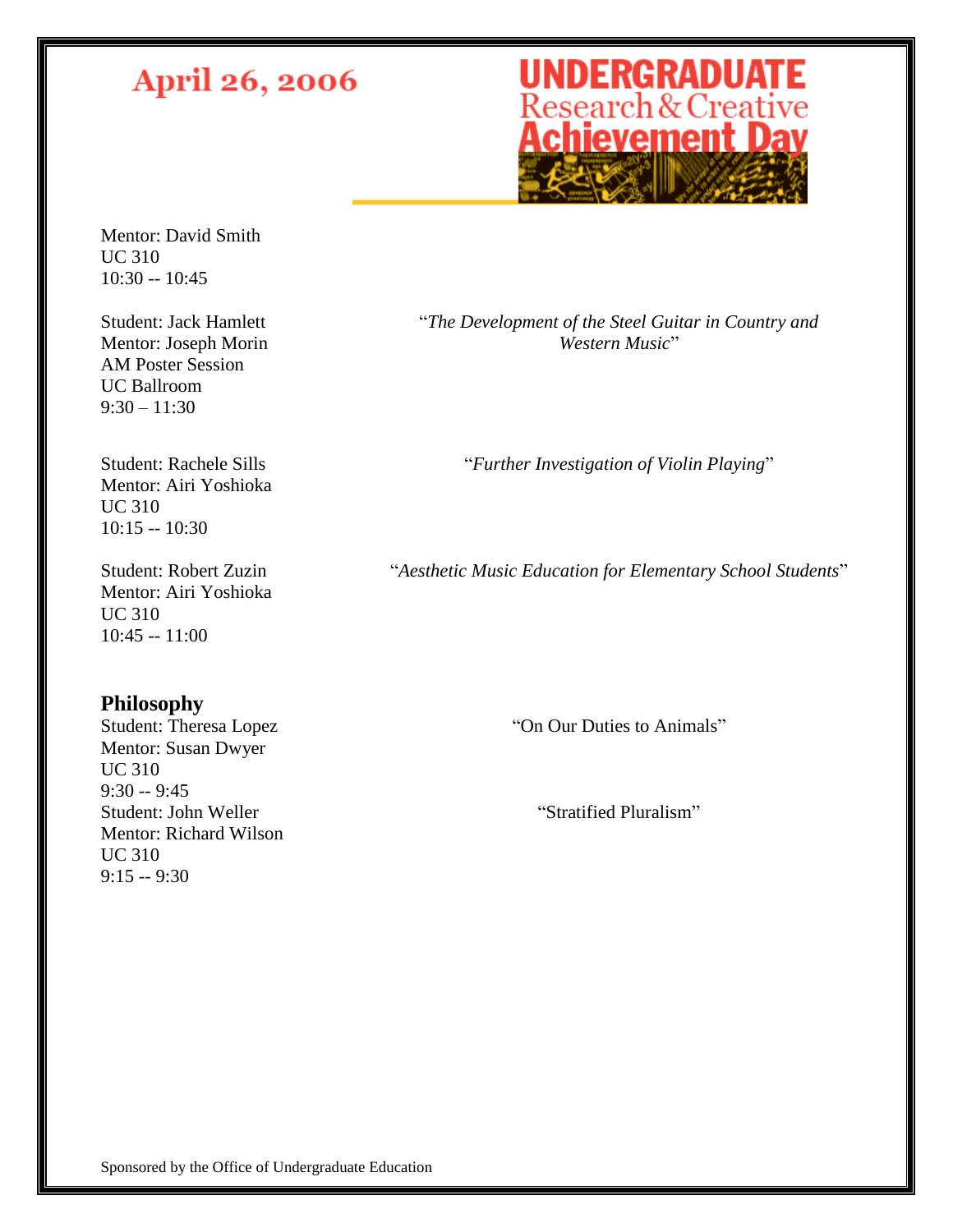## **UNDERGRADUATE**<br>Research & Creative<br>**Achievement Day**

### **Political Science**

Student: Rosemarie Capozzi Mentor: Jeffrey Davis UC Ballroom, 1:00 – 3:00

Student: Jeffrey Martin Mentor: George LaNoue UC Ballroom, 9:30 – 11:30

Student: Elan Schnitzer Mentor: Jeffrey Davis UC 312, 2:45 -- 3:00

### **Psychology**

Student: Mark Allshouse Mentor: Lynanne McGuire AM Poster Session UC Ballroom  $9:30 - 11:30$ 

Student: Eric Gernat Mentor: David Richman PM Poster Session UC Ballroom  $1:00 - 3:00$ 

Student: Nishan Gugsa Mentor: Carlo DiClemente AM Poster Session UC Ballroom  $9:30 - 11:30$ 

Student: Stefanie Kirk Mentor: Stanley Feldstein AM Poster Session UC Ballroom  $9:30 - 11:30$ 

"*Religion as a Factor for Judicial Decision Making on the Supreme Court*"

"*Supreme Court Nomination Hearings: An Analysis of Justices' Responses to Controversial Questions*"

"*Decriminalization and Legalization of Marijuana and Prostitution*"

"*Individual Differences in Endogenous Pain Control*"

"*Effects of Social Stimuli on Laughing and Smiling in Young Children with Angelman Syndrome*"

"*Cocaine Exposure Causes Impairment in Conditioned Responding*"

"*Validation of a Revised DAS: A Measure of Romantic Relationships*"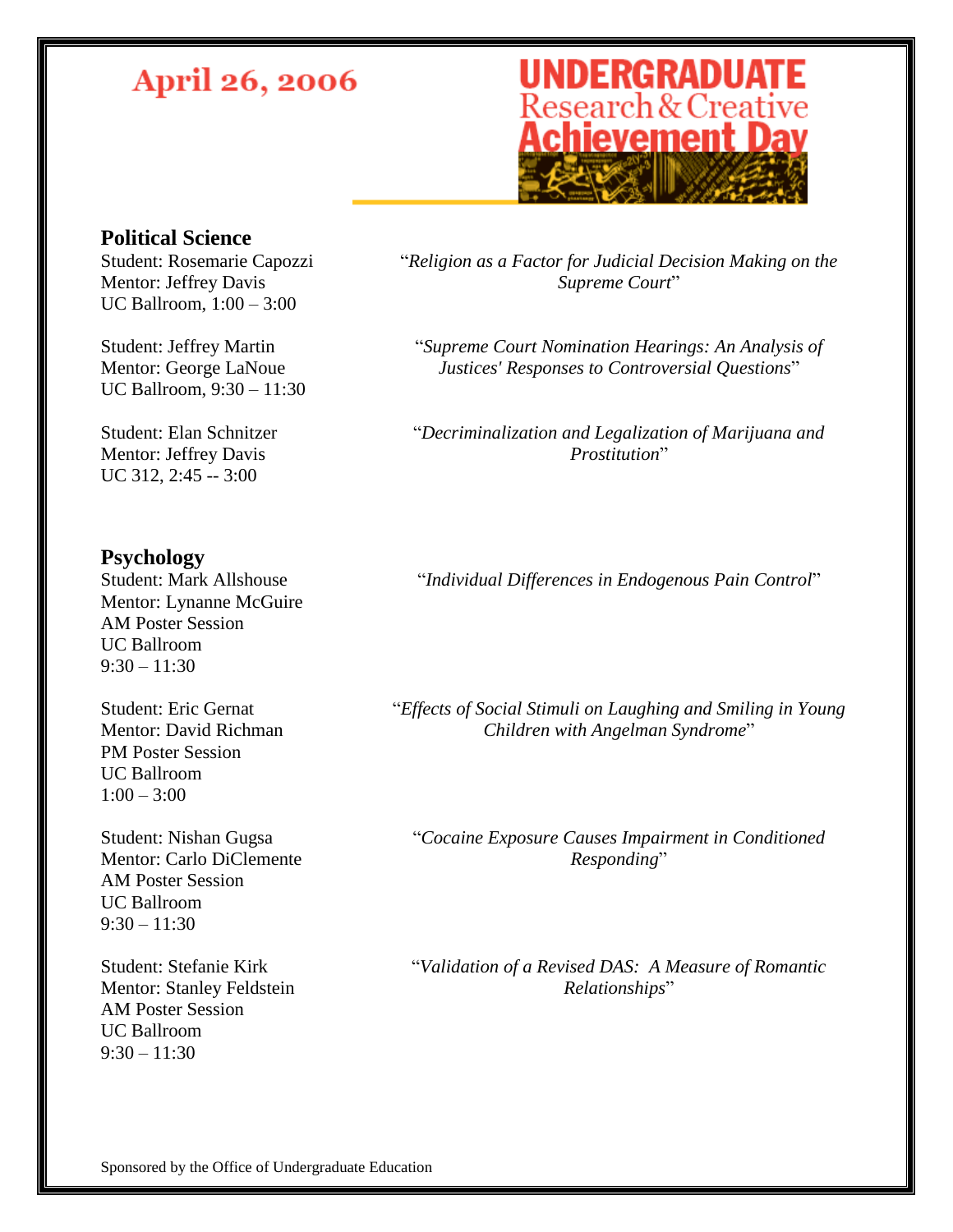## **UNDERGRADUATE**<br>Research & Creative<br>**Achievement Day**

"*Meditation as an Intervention for Pain*"

Student: David Maron Mentor: Robert Anderson PM Poster Session UC Ballroom  $1:00 - 3:00$ 

Student: Brian Merry Mentor: Lynanne McGuire AM Poster Session UC Ballroom  $9:30 - 11:30$ 

Student: Albee Therese Ongsuco Mentor: David Richman AM Poster Session UC Ballroom  $9:30 - 11:30$ 

Student: Lindsay Phebus Mentor: Stanley Feldstein AM Poster Session UC Ballroom  $9:30 - 11:30$ 

Student: Jessica Richards Mentor: Lynanne McGuire AM Poster Session UC Ballroom  $9:30 - 11:30$ 

Student: Elena Spieker Mentor: Zoe Warwick AM Poster Session UC Ballroom  $9:30 - 11:30$ 

"*The Impact of Anxiety and Race on Chronic Pain Treatment Outcomes*"

"*Pretend Play Differences Between Children with Down Syndrome and Autism*"

"*Depression and Reciprocity as Predictors of Dyadic Adjustment*"

"*The Effect of Stimulants on Alertness and Mood during Sleep Deprivation*"

"*Solid and Sweet: The effect of orosensory properties of food on satiety in an animal model*"